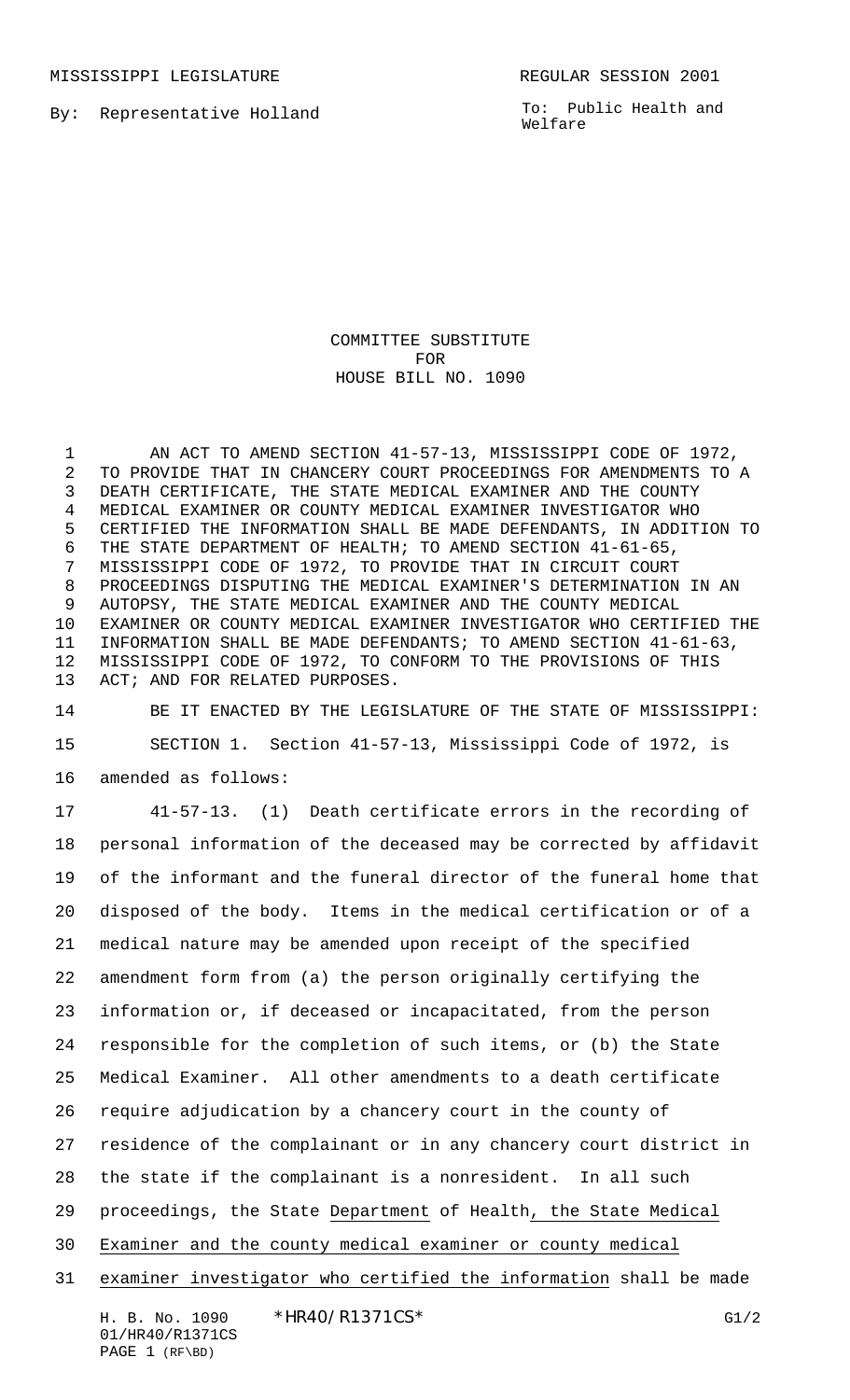defendants. No death certificate shall be changed or amended by the State Medical Examiner or any county medical examiner or county medical examiner investigator after he has resigned or been removed from his office as the State Medical Examiner, county medical examiner or county medical examiner investigator.

 (2) The local registrar of births and deaths in each county in the state shall, at least monthly, supply the county registrar, the tax assessor and the chairman of the county election commission of each county a list of deaths in the counties of individuals of voting age who have not been previously listed. Such lists shall include the following information for each deceased person: full name (as recorded on the death certificate), social security number, date of death, sex, race, age and usual place of residence.

 (3) No such payment as is provided for in Section 41-57-11 shall be made by the board of supervisors unless and until the local registrar shall certify that a list of all deaths of individuals of voting age has been filed with the county voting registrar, tax assessor and with the chairman of the county election commission of the last county of residence of the decedent in this state.

 (4) In the event that the decedent is a female, who at the time of her death was between the ages of ten (10) and fifty (50) years old, the physician, medical examiner, coroner or other official who certifies the decedent's cause of death shall indicate, where appropriately designated, on the death certificate whether (a) the decedent was pregnant at the time of her death; (b) the decedent had given birth within the preceding ninety (90) days; or (c) the decedent had a miscarriage within the preceding ninety (90) days.

 SECTION 2. Section 41-61-65, Mississippi Code of 1972, is amended as follows:

H. B. No. 1090 \*HR40/R1371CS\* 01/HR40/R1371CS PAGE 2 (RF\BD)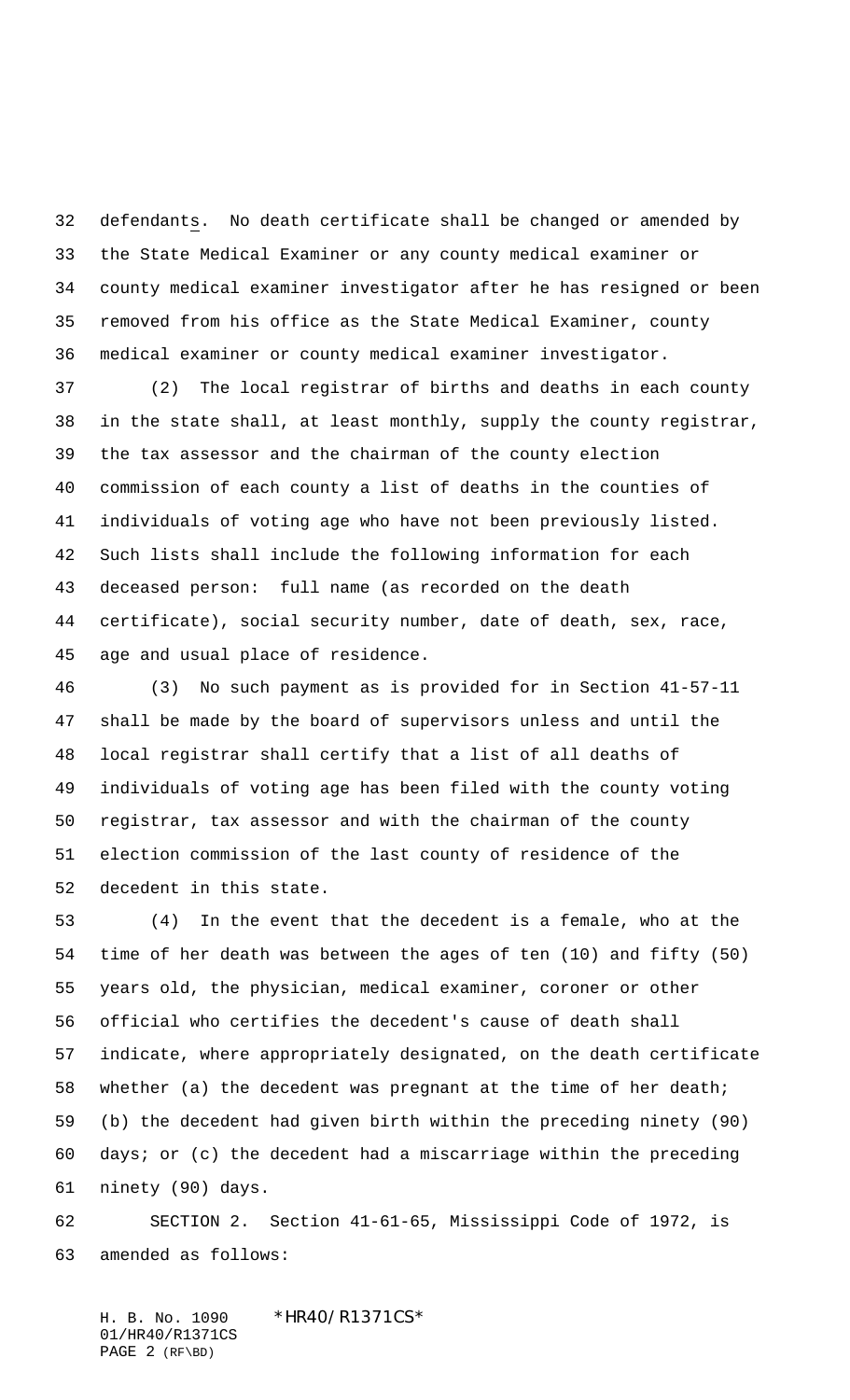41-61-65. (1) If, in the opinion of the medical examiner investigating the case, it is advisable and in the public interest that an autopsy or other study be made for the purpose of determining the primary and/or contributing cause of death, an autopsy or other study shall be made by the State Medical Examiner or by a competent pathologist designated by the State Medical Examiner. The State Medical Examiner or designated pathologist may retain any tissues as needed for further postmortem studies or documentation. A complete autopsy report of findings and interpretations, prepared on forms designated for this purpose, shall be submitted promptly to the State Medical Examiner. Copies of the report shall be furnished to the authorizing medical examiner, district attorney and court clerk. A copy of the report shall be furnished to one (1) adult member of the immediate family of the deceased or the legal representative or legal guardian of members of the immediate family of the deceased upon request. In determining the need for an autopsy, the medical examiner may consider the request from the district attorney or county prosecuting attorney, law enforcement or other public officials or private persons. However, if the death occurred in the manner specified in subsection (2)(j) of Section 41-61-59, an autopsy shall be performed by the State Medical Examiner or his designated pathologist, and the report of findings shall be forwarded promptly to the State Medical Examiner, investigating medical examiner, the infant's attending physician and the local sudden infant death syndrome coordinator.

 (2) Any medical examiner or duly licensed physician performing authorized investigations and/or autopsies as provided in Sections 41-61-51 through 41-61-79 who, in good faith, complies with the provisions of Sections 41-61-51 through 41-61-79 in the determination of the cause and/or manner of death for the purpose of certification of that death, shall not be liable for damages on

H. B. No. 1090 \*HR40/R1371CS\* 01/HR40/R1371CS PAGE 3 (RF\BD)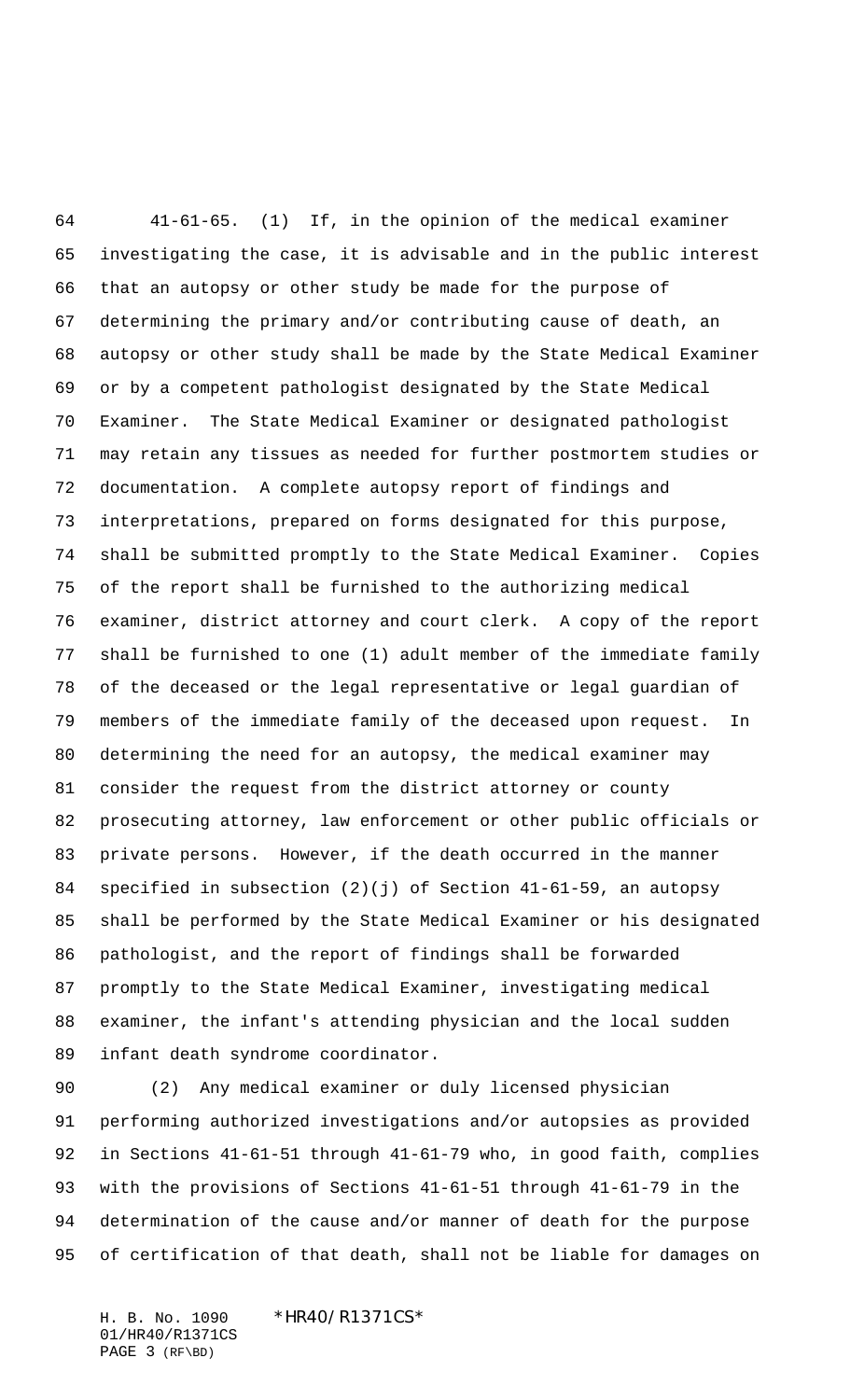account thereof, and shall be immune from any civil liability that might otherwise be incurred or imposed.

 (3) Family members or others who disagree with the medical examiner's determination shall be able to petition and present written argument to the State Medical Examiner for further review. If the petitioner still disagrees, he may petition the circuit court which may, in its discretion, hold a formal hearing. In all such proceedings, the State Medical Examiner and the county medical examiner or county medical examiner investigator who 105 certified the information shall be made defendants. All costs of the petitioning and hearing shall be borne by the petitioner.

 SECTION 3. Section 41-61-63, Mississippi Code of 1972, is amended as follows:

41-61-63. (1) The State Medical Examiner shall:

 (a) Provide assistance, consultation and training to county medical examiners, county medical examiner investigators and law enforcement officials.

 (b) Keep complete records of all relevant information concerning deaths or crimes requiring investigation by the medical examiners.

 (c) Promulgate rules and regulations regarding the manner and techniques to be employed while conducting autopsies; the nature, character and extent of investigations to be made into deaths affecting the public interest to allow a medical examiner to render a full and complete analysis and report; the format and matters to be contained in all reports rendered by the medical 122 examiners; and all other things necessary to carry out the purposes of Sections 41-61-51 through 41-61-79. The State Medical Examiner shall make such amendments to these rules and regulations as may be necessary. All medical examiners, coroners and law enforcement officers shall be subject to such rules. (d) Cooperate with the crime detection and medical examiner laboratories authorized by Section 45-1-17, the

H. B. No. 1090 \*HR40/R1371CS\* 01/HR40/R1371CS PAGE 4 (RF\BD)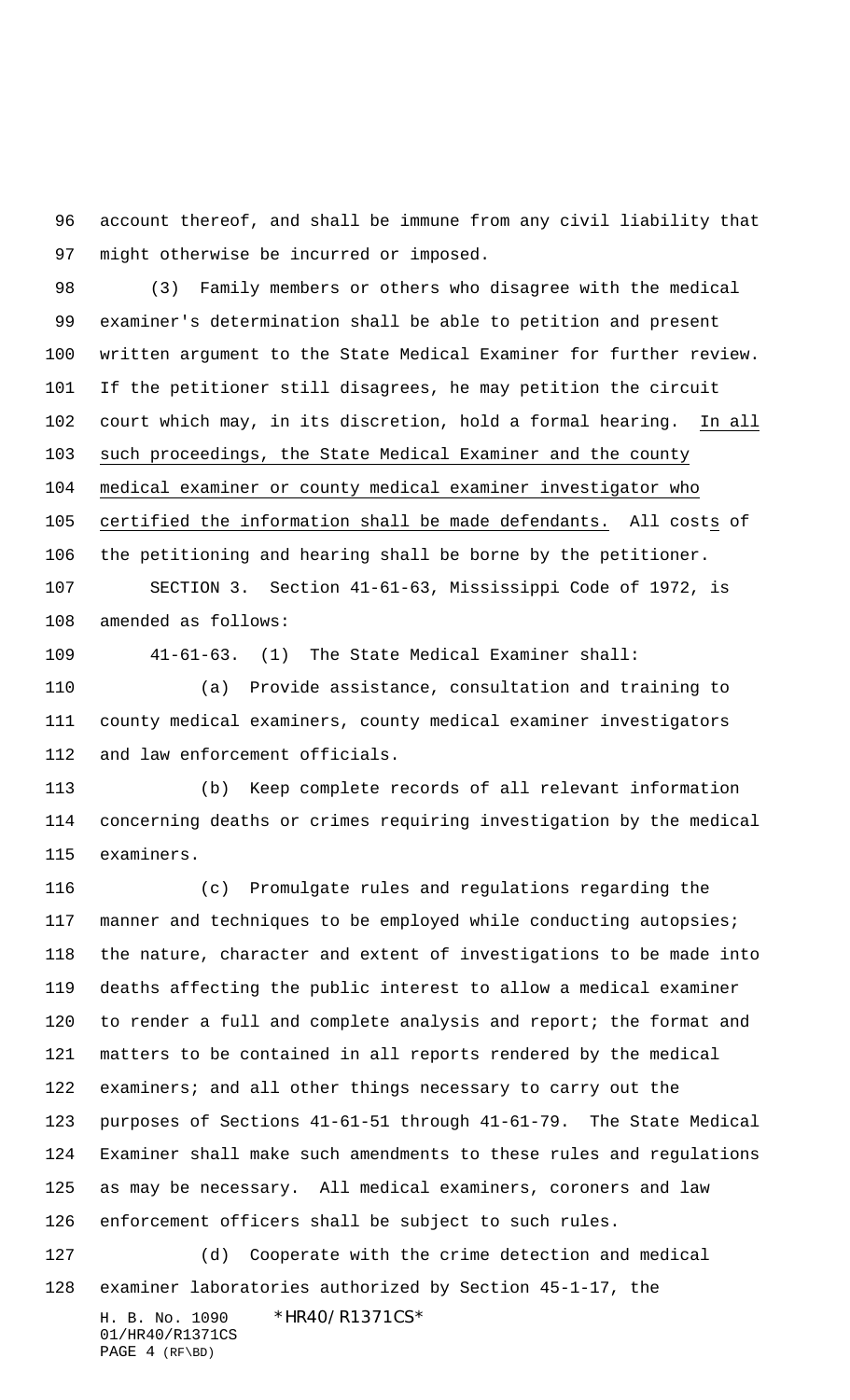129 University of Mississippi Medical Center, the Attorney General, law enforcement agencies, the courts and the State of Mississippi.

(2) In addition, the medical examiners shall:

 (a) Upon receipt of notification of a death affecting the public interest, make inquiries regarding the cause and manner of death, reduce the findings to writing and promptly make a full report to the State Medical Examiner on forms prescribed for that purpose. The medical examiner shall be authorized to inspect and copy the medical reports of the decedent whose death is under investigation. However, the records copied shall be maintained as confidential so as to protect the doctor/patient privilege. The medical examiners shall be authorized to request the issuance of subpoenas, through the proper court, for the attendance of persons and for the production of documents as may be required by their investigation.

 (b) Complete the medical examiner's portion of the certificate of death within seventy-two (72) hours of assuming jurisdiction over a death, and forward the certificate to the funeral director or to the family. The medical examiner's portion of the certificate of death shall include the decedent's name, the date and time of death, the cause of death and the certifier's signature. If determination of the cause and/or manner of death are pending an autopsy or toxicological or other studies, these sections on the certificate may be marked "pending," with amendment and completion to follow the completion of the postmortem studies. The State Medical Examiner shall be authorized to amend a death certificate; however, the State Medical Examiner is not authorized to change or amend any death certificate after he has resigned or been removed from his office as the State Medical Examiner. Where an attending physician refuses to sign a certificate of death, or in case of any death, the State Medical Examiner or properly qualified designee may sign the death certificate.

H. B. No. 1090 \*HR40/R1371CS\* 01/HR40/R1371CS PAGE 5 (RF\BD)